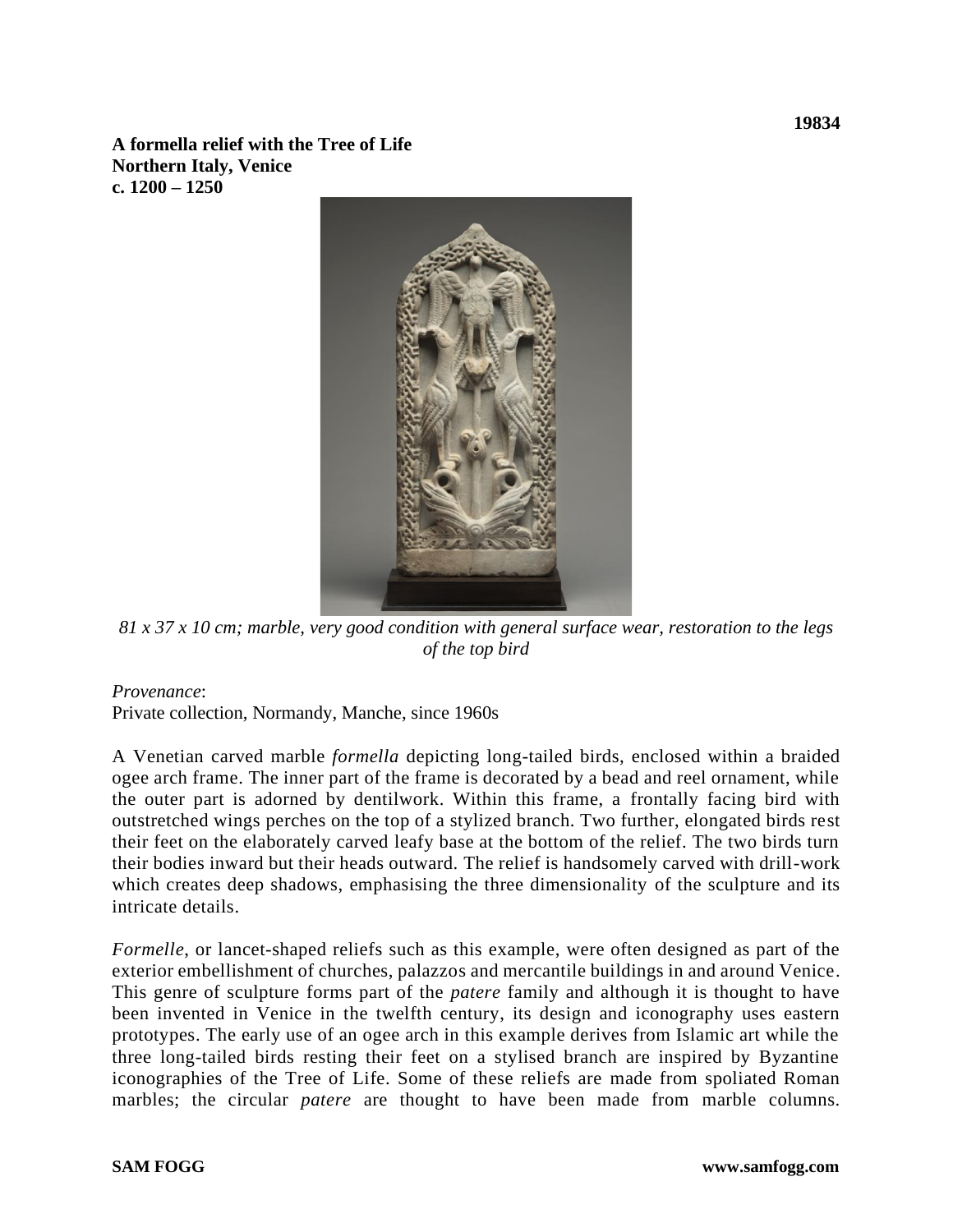Characteristically Venetian, many similar examples can still be found in museum collections and in situ (fig.  $1 - 4$ ). The eight medallions embedded in the marble revetment of the north façade of San Marco are the first known Italian examples, which have been related to the work of the late eleventh-century local ateliers. Once removed from their original context and without documentation, however, patere and formelle are difficult to localise precisely as they were often used and re-used over generations.

The iconography of this sculpture derives from images of the Tree of Life, which was a central theme in early and middle Byzantine art. A related relief can be found in the Museum für Spätantike und Byzantinische Kunst in Berlin (fig. 4). <sup>1</sup> The Berlin example shows the Tree of Life as a fruit bearing organism, feeding a variety of animals. In contrast, our relief is much more stylised: the abstracted tree bears no fruit and is in line with the more ornamental patere that survive from this period (fig. 3). The rendering of the iconography is extremely similar not only to surviving Venetian examples but also to Byzantine stone reliefs, ivory boxes and ceramics.<sup>2</sup>

## *Literature*:

Effenberger, Arne and Hans-Georg Severin. *Das Museum für Spätantike und Byzantinische Kunst in Berlin*, Mainz, 1992.

Schulz, Juergen. *Palaces of Medieval Venice*. Pennsylvania, 2004.

<sup>1</sup> Arne Effenberger and Hans-Georg Severin, *Das Museum für Spätantike und Byzantinische Kunst in Berlin*, Mainz, 1992, cat. 150-154.

<sup>2</sup> Juergen Schulz, *Palaces of Medieval Venice* (Pennsylvania, 2004), 64.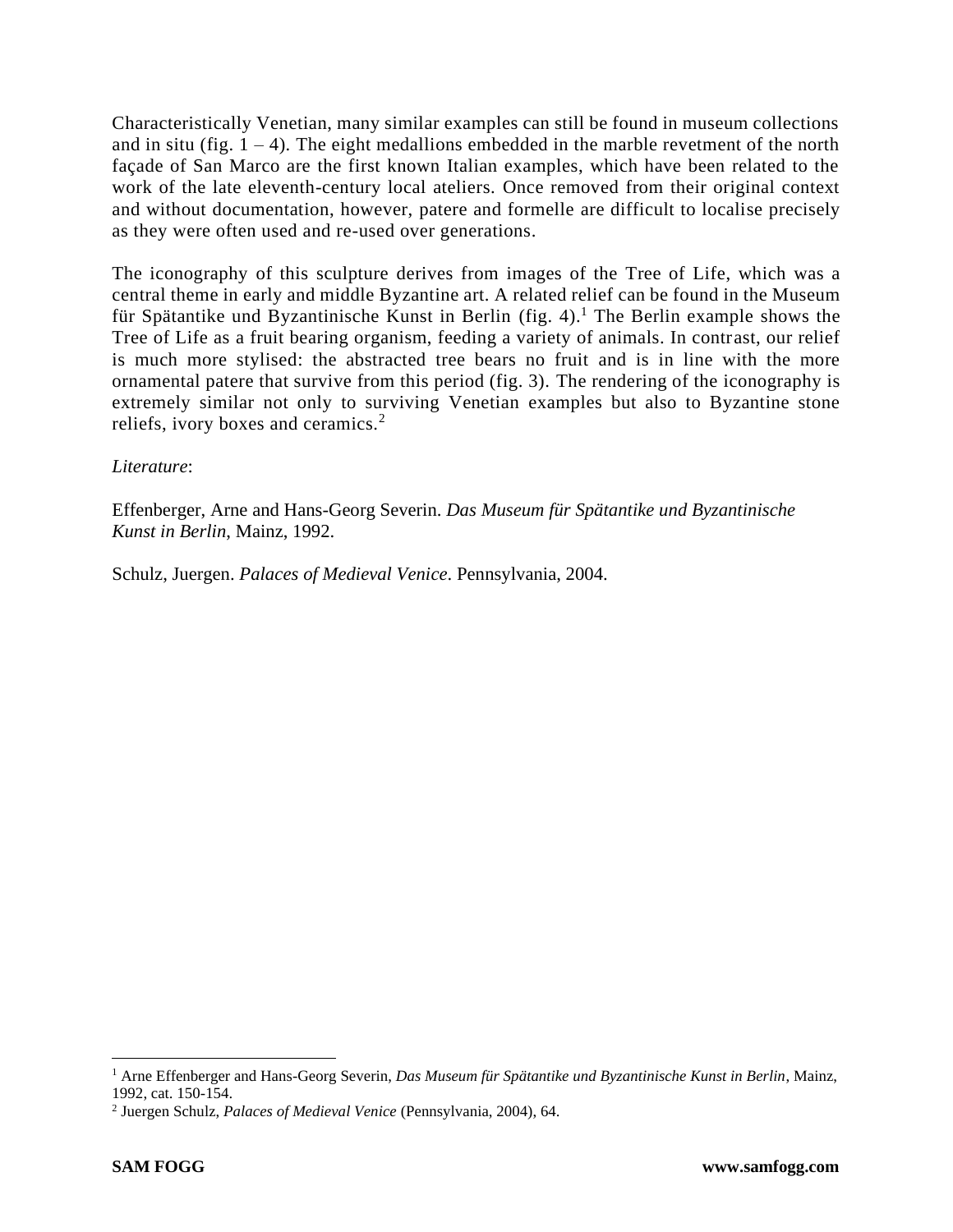

## Fig. 1 Formella with animals Italy, Venice First half of the  $12<sup>th</sup>$  century Museum für Spätantike und Byzantinische Kunst in Berlin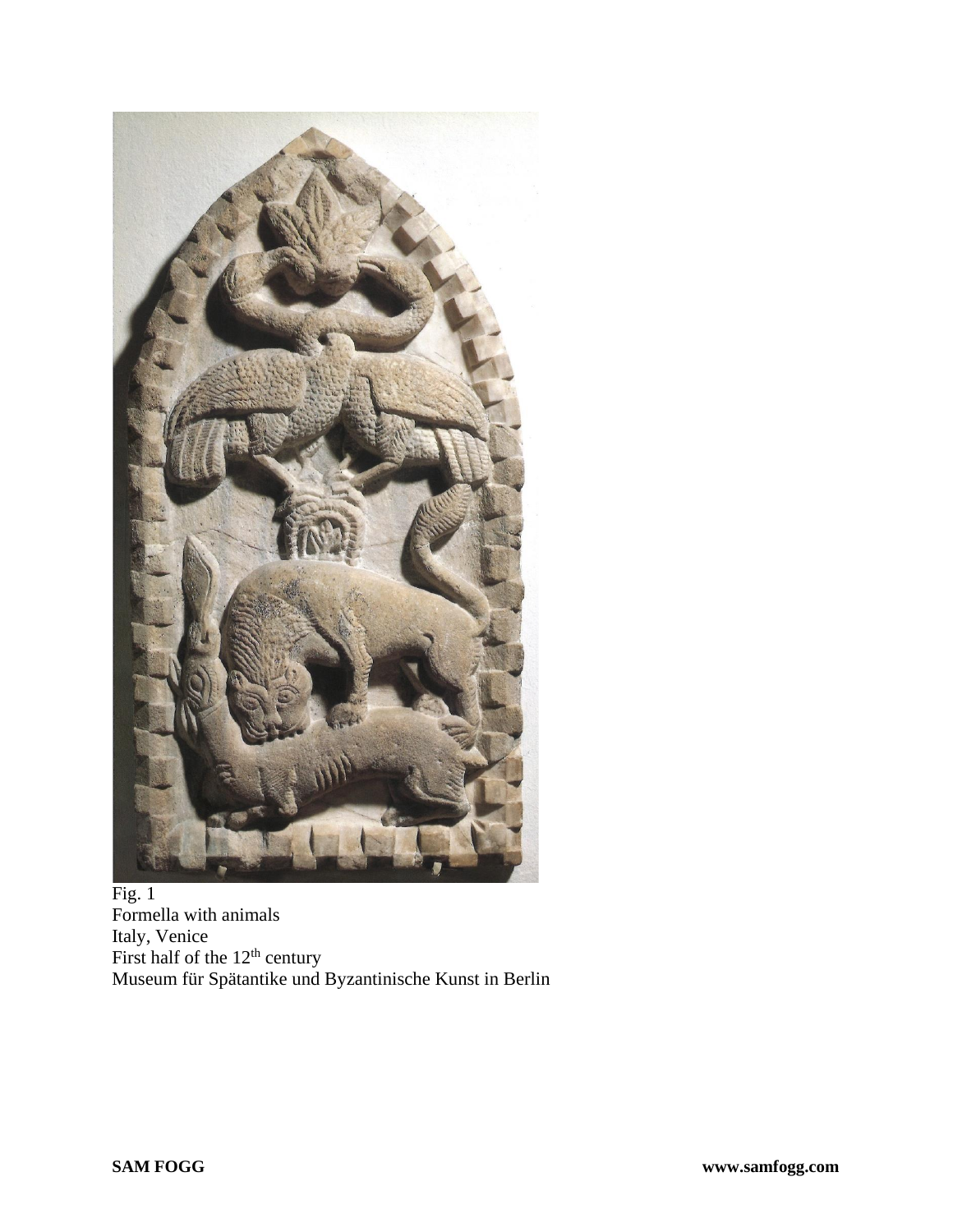

Fig. 2 Relief with peacocks and lions flanking a tree Italy, Veneto c. 1200 Denver Art Museum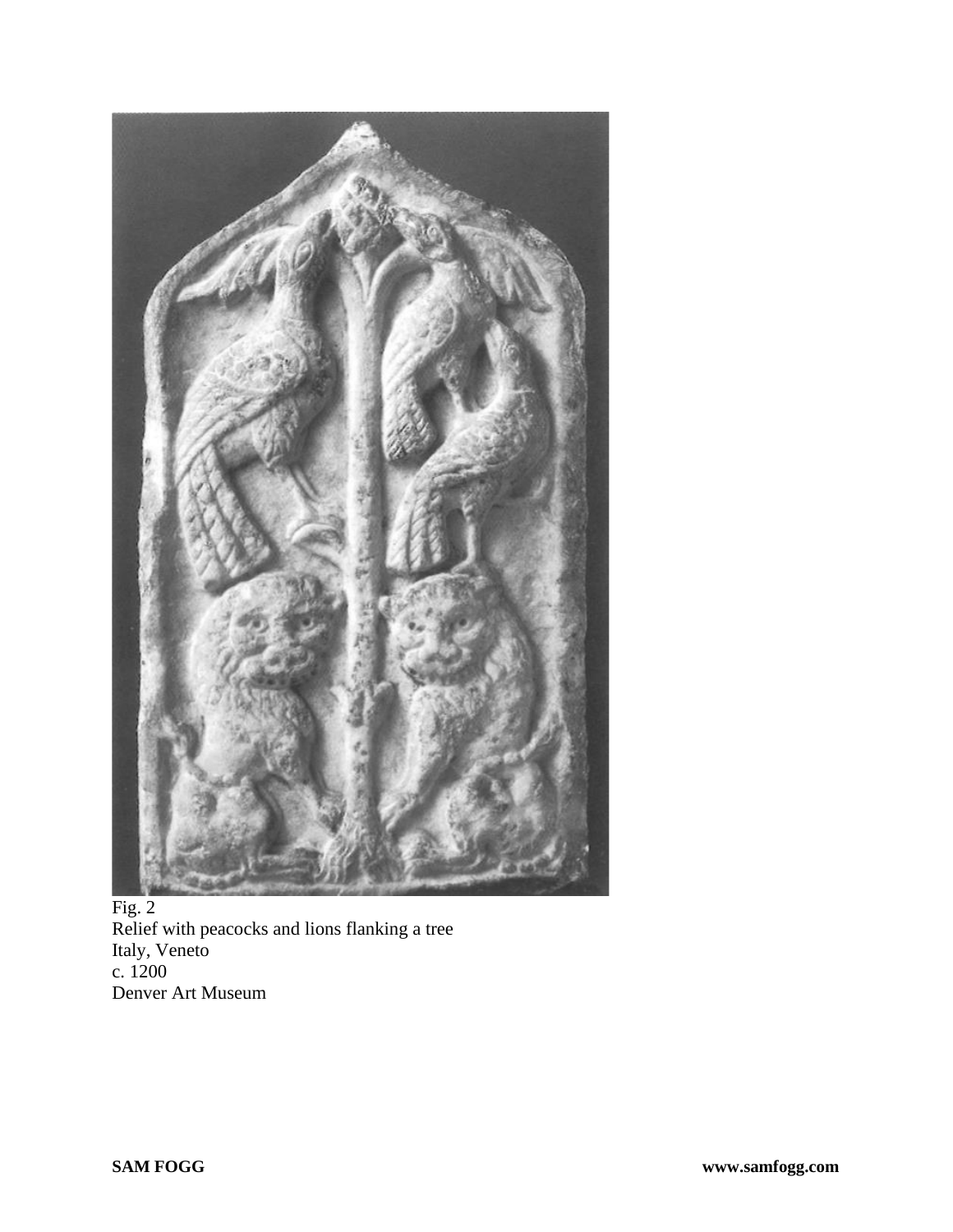

Fig. 3 Decorative roundel Italy, Veneto c. 1200 Walters Art Gallery